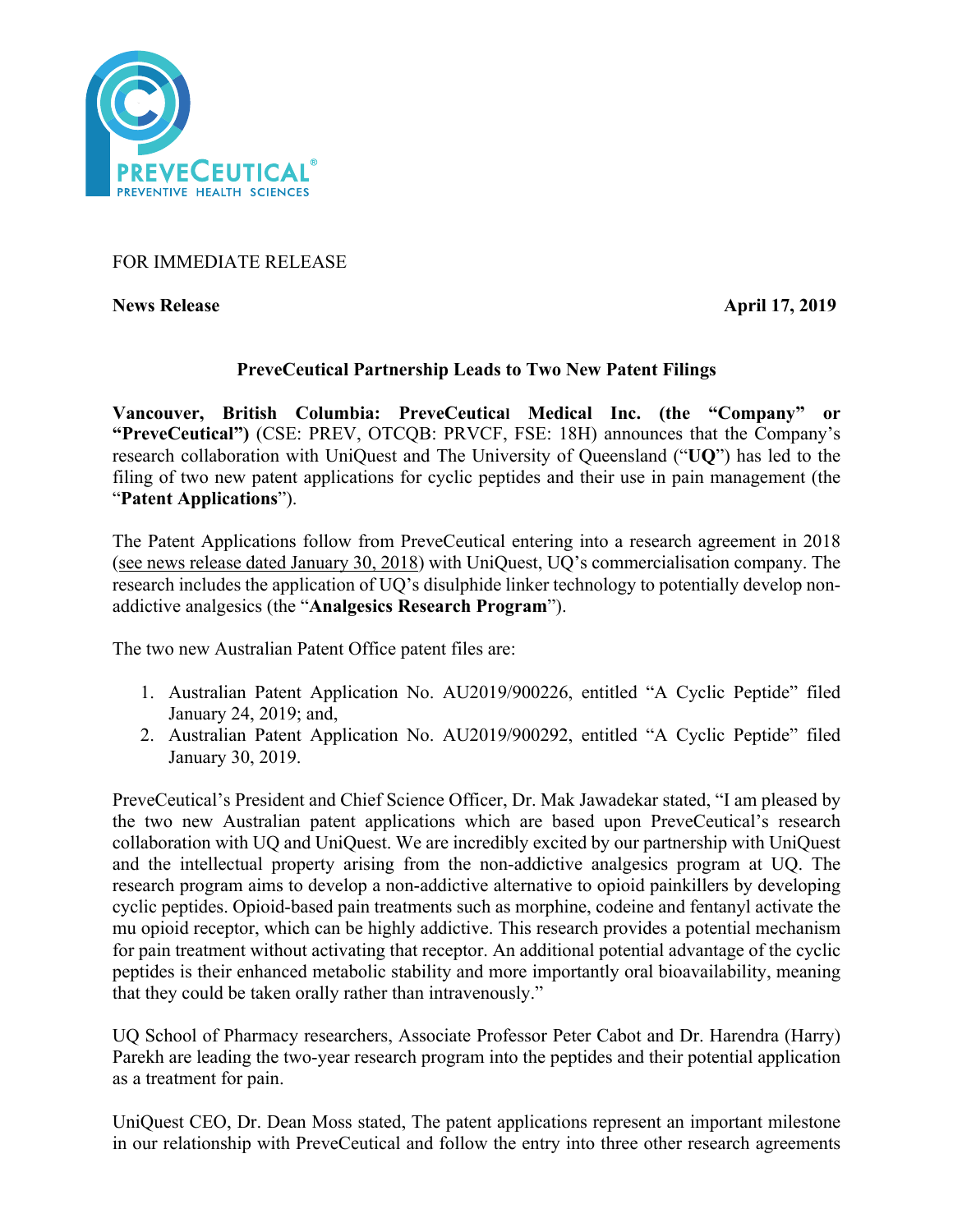with PreveCeutical in recent years, including an agreement to stabilise peptides isolated from scorpion venom for use in immune-boosting applications; an agreement for the development of a new formulation to deliver cannabinoids directly to the central nervous system via the nasal cavity; and an agreement for a gene therapy to treat diabetes and obesity."

# *About PreveCeutical*

PreveCeutical is a health sciences company that develops innovative options for preventive and curative therapies utilising organic and nature identical products.

PreveCeutical aims to be a leader in preventive health sciences and currently has five research and development programs, including: dual gene therapy for curative and prevention therapies for diabetes and obesity; the soluble gel drug delivery research and development program; Nature Identical™ peptides for treatment of various ailments; non-addictive analgesic peptides as a replacement to the highly addictive analgesics such as morphine, fentanyl and oxycodone; and a therapeutic product for treating athletes who suffer from concussions (mild traumatic brain injury).

For more information about PreveCeutical, please visit www.PreveCeutical.com, follow us on Twitter: http://twitter.com/PreveCeuticals and Facebook: www.facebook.com/PreveCeutical.

## *About UniQuest*

UniQuest is Australia's leading commercialisation entity, specialising in commercialising the intellectual property of The University of Queensland, a global top 50 university. UniQuest benchmarks in the top tier of technology transfer worldwide.

For more information about UniQuest, please visit https://uniquest.com.au/.

## *On Behalf of the Board of Directors of PreveCeutical*

*"Dr. Makarand (Mak) Jawadekar"* President & Chief Science Officer

#### *For further information, please contact:*

#### *PreveCeutical:*

Deanna Kress Director of Corporate Communications & Investor Relations +1-778-999-6063 deanna@PreveCeutical.com